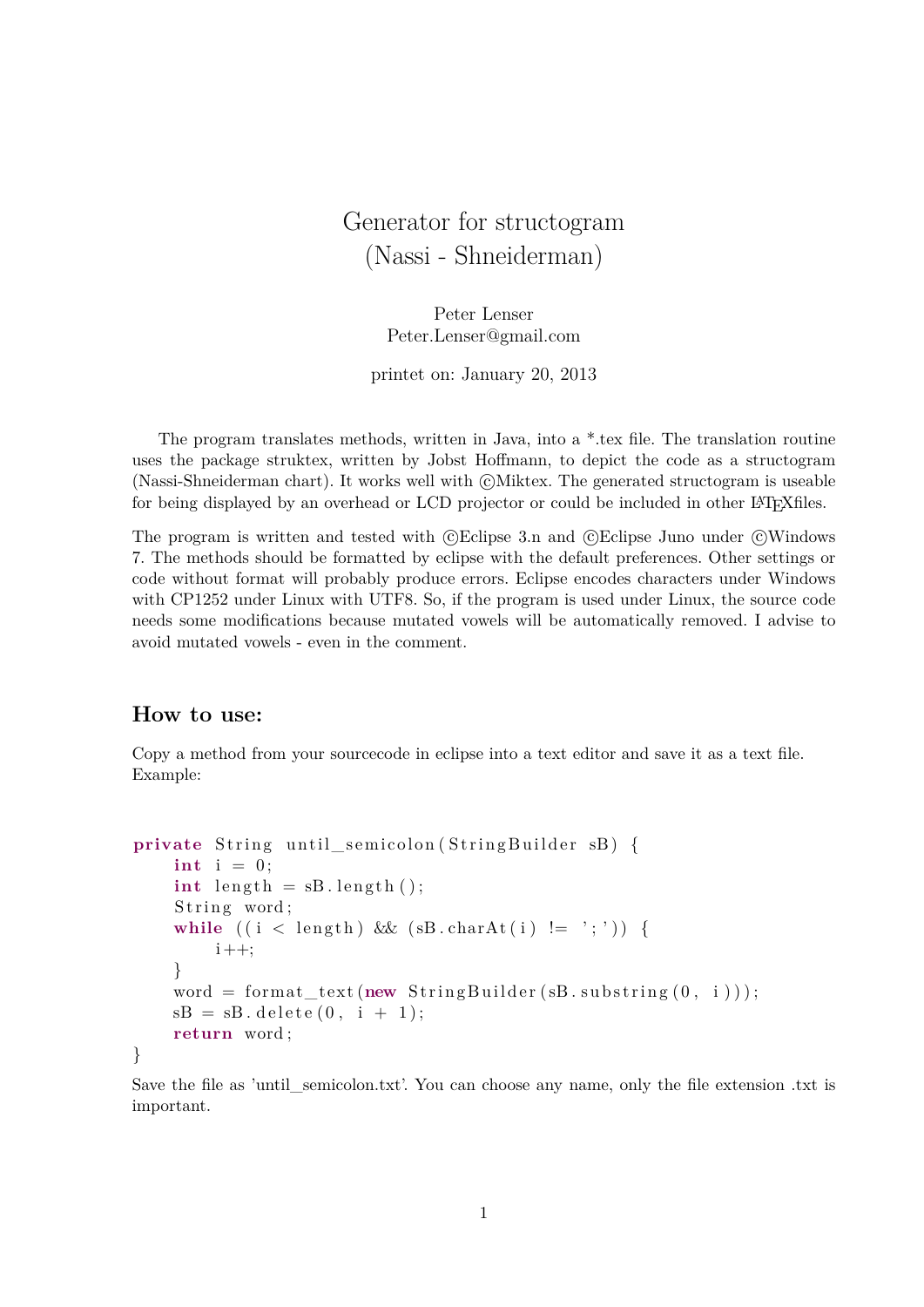The program starts with a little user interface:

| 画                    |                            |                          |                           | ▣<br>$\qquad \qquad \Box$ | 23 |
|----------------------|----------------------------|--------------------------|---------------------------|---------------------------|----|
| font size:           | orientation:               | height of a box:         |                           | <b>10</b>                 |    |
| $\circ$ small        | $\bigcirc$ landscape       |                          | width of the structogram: | 150                       |    |
| $\bullet$ normalsize | ◉ portrait                 | save settings: $\square$ |                           |                           |    |
| $\bigcirc$ large     | path: D:\tmp\Neuer Ordner\ |                          |                           |                           |    |
| $\circ$ Large        |                            |                          |                           |                           |    |
| $\odot$ huge #Beamer |                            |                          |                           |                           |    |
| $\odot$ Huge         | load beamer defaults       |                          |                           | ok                        |    |
|                      |                            |                          |                           |                           |    |

In this example I chose for orientation portrait, for font size normalsize and for width of the structogram 150. After pressing the ok button you will see a file selection dialog. Select the .txt file you want to translate. After the translation is completed you can enter a filename and save the file in .tex format. In this example I choose until\_semicolon.tex. You can open this file direct with TeXworks from MikTex. Here is the file:

```
1 \documentclass [a4paper, 11 pt] { letter }
 2 \usepackage [utf8] { inputenc }
 3 \ \text{usepackage}[T1] \{ \text{font} \}4 \usepackage{ a n y si z e }
 5 \usepackage{lmodern }
 6 \usepackage{ german }
 7 \m a r gin size \{1 \text{ cm}\}\{0 \text{ cm}\}\{2 \text{ cm}\}\8 \usepackage [ \text{ pict2e}, \text{german}] \{ \text{struktex} \}9 \ pFonts {\ large \ s f fam i ly }{\ large \ s f fam i ly\ b f s er i e s }{\ large \ s f fam i ly\ slshape}
10 \begin{document }
11 \normalsize
12 \begin{align} \frac{\text{struktogram}}{150,80} \end{align}13 [ private \ String \ until \ _ semicolon ( String Builder \ sB ) ]
14 \ assign [10] {\ \ (int \ \ i \ \ \ \rangle \}15 \ assign [10] {\ \ (int \ \ length \ \ \ \ \ \ \ sB.length() \ ) }16 \ assign [10] {\ \ (String \ \ word \ )\}17 \while [10] {\(while \ ((i\ <\ length)\ \&\&\ (sB.charAt(i)\ !=\ ';'))\) }
18 \ \ \text{assign} [10] {\ \ (i++\ \ \})\}19 \ whileend
20 \ \text{assign} [10] {\ \} \ \text{word} \ \}21 format \text{text}(\text{new} \setminus \text{StringBuilder}( sB \ldots s \text{ubstring}( 0 , \iota ) ) ) \}22 \ assign [10] {\ \ (sB\ \ \ } \ \ gets \ \ sB. delete (0, \ i \ \ +\ 1) \ ) }23 \ \ \ \ \ \ \ \ \ \ \ [10] { \( \ gets \\ word \ ) }
24 \ \text{struktogramm}25 \end{document }
```
The first line is generated in according to the selected orientation. The lines 2 to 9 are copied from the file firstlines.txt. This File can be customized to your preferences.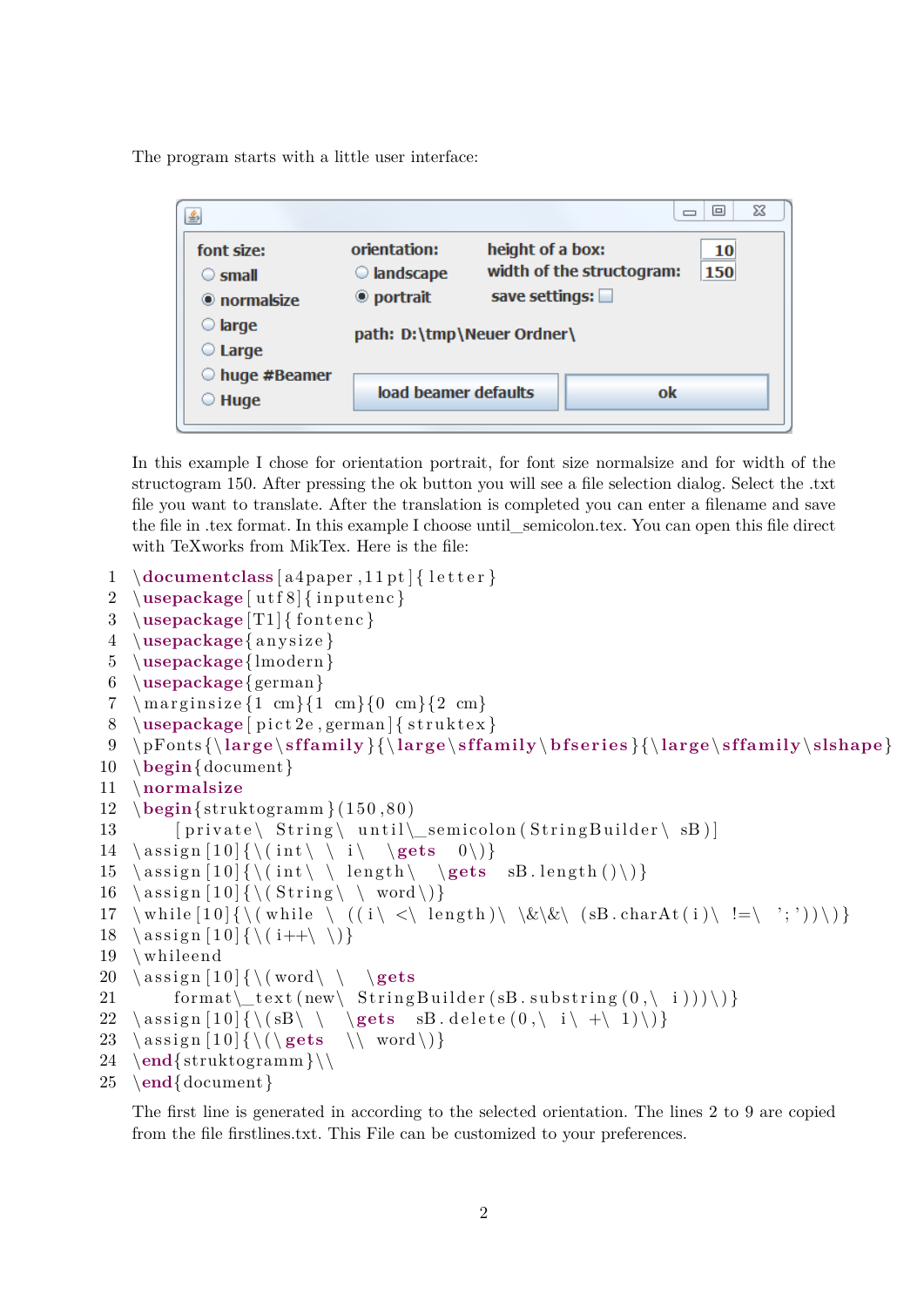#### **Result:**

private String until\_semicolon(StringBuilder sB)

| int $i \leftarrow 0$                                                 |
|----------------------------------------------------------------------|
| int length $\leftarrow sB.length()$                                  |
| String word                                                          |
| while $((i \langle length) \&\& (sB.charAt(i)) = ','))$              |
| $i++$                                                                |
| word $\leftarrow$ format_text(new StringBuilder(sB.substring(0, i))) |
| $sB \leftarrow sB$ . delete $(0, i + 1)$                             |
| <i>word</i>                                                          |

### **Explanatory notes and known problems**

The program converts the Java switch-statement into the case-statement from Nassi - Shneiderman. This is unfortunately not correct. If so, the program puts the break command unnecessarily into the structogram. The correct translation without "break" at the end of every case would be a series of if–else branches. But for my application in teaching this solution is still adequate.

The program is also not able to:

- wrap long lines and correct the height of a box
- make the declaration of variable better or remove the declaration
- arrange long programms on multiple pages
- describe and set parameters
- calculate the correct high of the complete structogram, if the structogram contains nested structograms
- $\bullet\,$  and much more  $\ldots$

Because it is very easy to correct these settings in the Tex-document itself, I do not plan to add or correct any features of the converter at the moment.